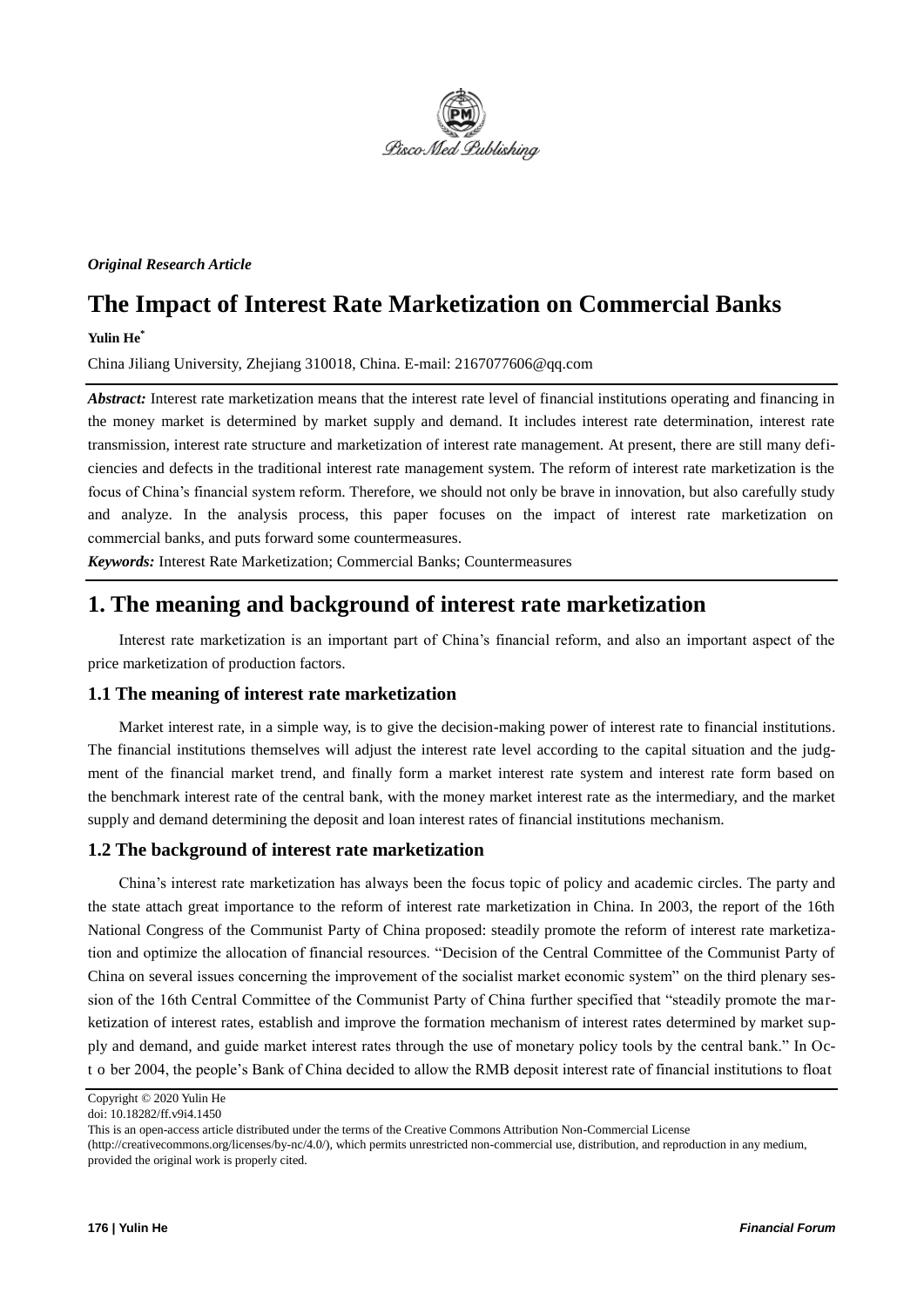downward. Therefore, the only restriction on deposit interest rate is actually "upper limit control". After the 18th National Congress of the Communist Party of China, interest rate liberalization reform has once again become the focus of social concern<sup>[1]</sup>.

#### **1.3 Disadvantages of traditional interest rate management system**

There are two main types of interest rate management system, one is interest rate control, the other is interest rate marketization, and China's interest rate management system is mainly interest rate control type. This kind of interest rate control leads to the low overall level of interest rate, including the unreasonable interest rate structure, the imperfect differential interest rate policy, and the imbalance between the supply and demand of social loan funds.

(1) Interest rate control generally includes the lowering of interest rate level and credit rationing system, which destroys the price regulation level of interest rate and is easy to breed corruption.

(2) The government sets a lower interest rate on the nominal interest rate, which will stimulate investment growth on the one hand and reduce household savings on the other. With the decrease of savings, the sources of consumption will also be reduced, and the expansion of investment scale will certainly be affected, which will reduce the expansion effect of investment caused by low interest policy to a certain extent. Moreover, a considerable part of the reduced savings will enter the consumption field, which will lead to excessive demand for consumer goods, thus raise prices and easily lead to inflation.

#### **1.4 The promotion of Internet finance to interest rate marketization**

At present, China's Internet finance can be divided into four categories: network financing, network investment, third-party payment and network currency. Among them, network financing and network investment have the most direct impact on the interest rate market, and the Internet monetary fund represented by Yu Ebao is the best representative of these two aspects. Yu Ebao has a high and stable rate of return, so many people will choose Yu Ebao for savings deposit<sup>[2]</sup>.

### **2. The impact of interest rate marketization on commercial banks**

The reform of interest rate marketization is the overall trend of the development of the world financial market at present, and also makes China's commercial banks in a new competitive environment. The reform of interest rate marketization will inevitably bring impact on commercial banks, but opportunities and challenges always coexist. As long as commercial banks take active measures to deal with them, they will certainly get opportunities in the challenges and achieve better development of commercial banks.

#### **2.1 The positive influence of interest rate marketization on commercial banks**

(1) It can promote fair competition among banks and give full play to the autonomy of commercial banks

After the implementation of interest rate marketization, banks will have more independent pricing power, capital prices can more accurately reflect the relationship between supply and demand of funds. Through the analysis and accounting of capital prices and operating costs, we can determine a reasonable interest rate level, reduce interest rate risk, and improve the risk control ability of commercial banks<sup>[3]</sup>. In addition, interest rate liberalization can effectively reduce corruption, and banks can absorb deposits through their own management and comprehensive strength. When making loans, it can also make the price of loans open, make the competition between banks more fair, and improve the transaction efficiency of banks and enterprises.

(2) It is conducive to promote the transformation and structural adjustment of banking business and expand the scope of financial product innovation and intermediary business.

From the international experience, the implementation of interest rate liberalization will change the al business model of banks and the scope of business<sup>[4]</sup> when banks obtain the right of independent pricing, they will vigorously expand loans for SMEs and consumers to obtain higher returns.

(3) It is helpful to optimize the customer structure and improve the management level of commercial banks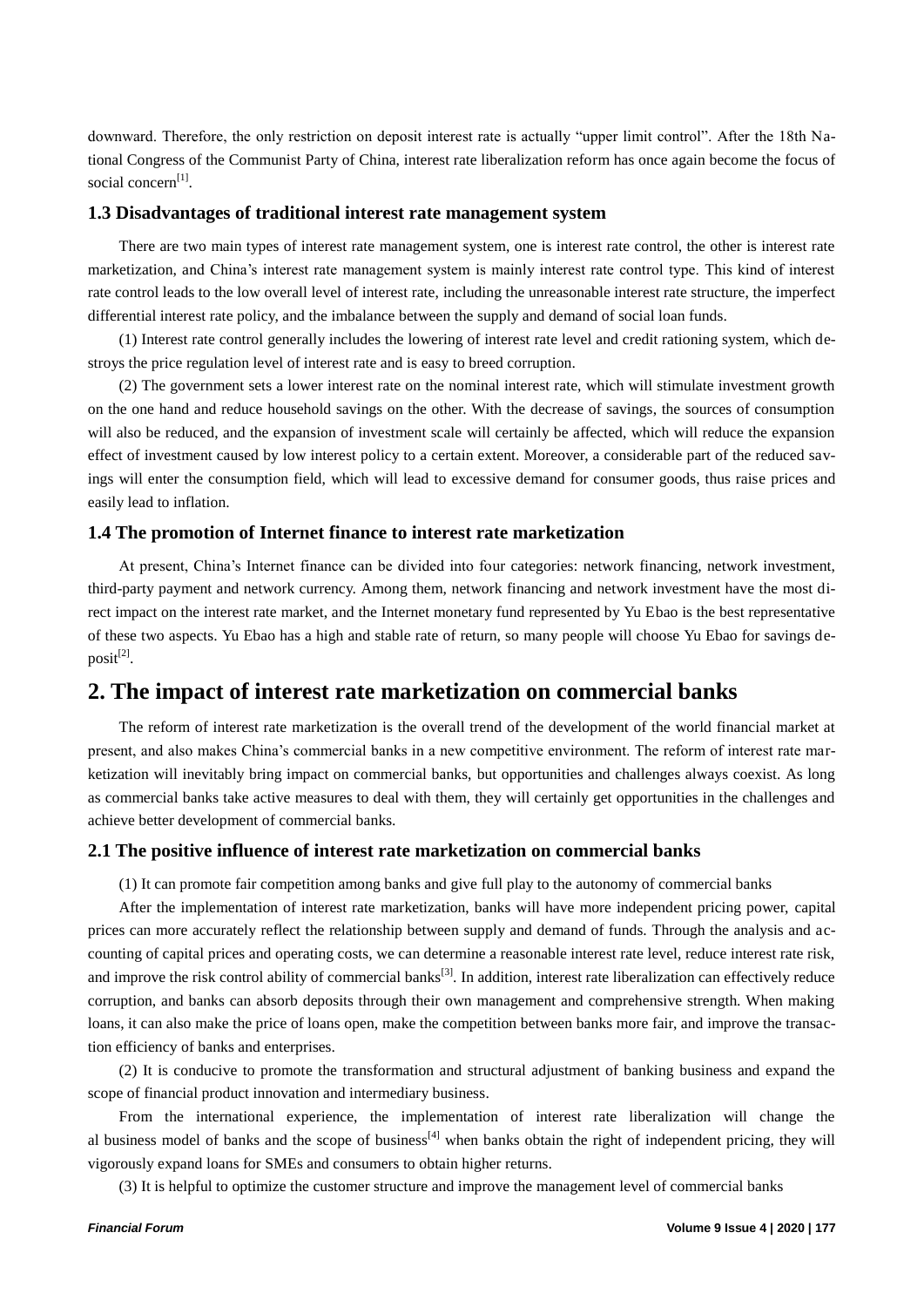Before the implementation of interest rate marketization, China has been in the era of artificially low interest rate regulation. The implementation of interest rate regulation can protect and support state-owned enterprises and realize the leap forward development of China's economy.

#### **2.2 The negative influence of interest rate marketization on commercial banks**

(1) The interest rate of deposit and loan will rise significantly, the interest rate spread may be narrowed, and the profitability of banks mainly engaged in traditional deposit and loan business will decline.

The interest rate marketization makes the deposit and loan spread of commercial banks narrow, and the profitability of banks will be greatly impacted. Before the marketization of interest rate in China, the income source of commercial banks has always been the traditional business; after the marketization of interest rate in China, the commercial banks enjoy the actual control over the interest rate of deposit and loan, which will lead to the intensified competition among commercial banks.

(2) Due to the increase of interest rate fluctuation and the rise of credit risk and liquidity risk, the pricing and risk management ability of banking products will be tested.

The interest rate risk of commercial banks refers to the deviation of profit and loss or market price from the expected value due to the uncertainty of market interest rate. Compared with the period of interest rate regulation, the volatility and uncertainty of market interest rate have a greater impact on banks, which makes China's commercial banks face increased risks<sup>[5]</sup>.

## **3. Commercial banks can take the countermeasures of interest rate marketization**

#### **3.1 Establishing efficient interest rate risk management mechanism**

At present, China's commercial banks are still in the initial stage of asset liability management, and the interest rate risk management mechanism is not developed. The first thing to do is to improve the organizational structure of interest rate risk management, establish a rich information system, and make the capital circulation channel more smooth<sup>[6]</sup>, further improve the risk management concept and risk management system of banks, and gradually change from passive risk management mode to active and stable risk management mode. At the same time, we should closely follow the trend of interest rates and exchange rates at home and abroad, integrate liquidity management into various businesses, actively introduce interest rate risk hedging technology, actively adjust the balance sheet structure according to the specific situation, and minimize the risk gap by using financial derivatives.

#### **3.2 Carry out characteristic management**

At present, the phenomenon of homogenization in China's banking industry is very serious. With the deepening of interest rate reform, the business competition among banks is on the rise. If we want to survive in the fierce competition, we must change the old business model and find a suitable model for ourselves which means that commercial banks should make full use of their advantages to form differentiation with other banks' competition<sup>[7]</sup>. Small and medium-sized banks should do a good job in the prediction and management of capital gap, make full use of the capital market, do a good job in liquidity management and reduce the cost of comprehensive liabilities. Large banks should further adjust the traditional business structure and gradually shift credit funds from large manufacturing enterprises with low efficiency to emerging manufacturing and service industries with higher added value<sup>[8]</sup>. In addition, commercial banks can take advantage of a series of advantages, such as shareholder advantages, economic development of the bank's location, financial development characteristics and regional advantages to develop their own core competitiveness, so as to maintain competitive advantages in the market $[9]$ .

### **3.3 Accelerate the development of off balance sheet business, expand the scope of intermediate business and product innovation, and increase the proportion of non-interest income**